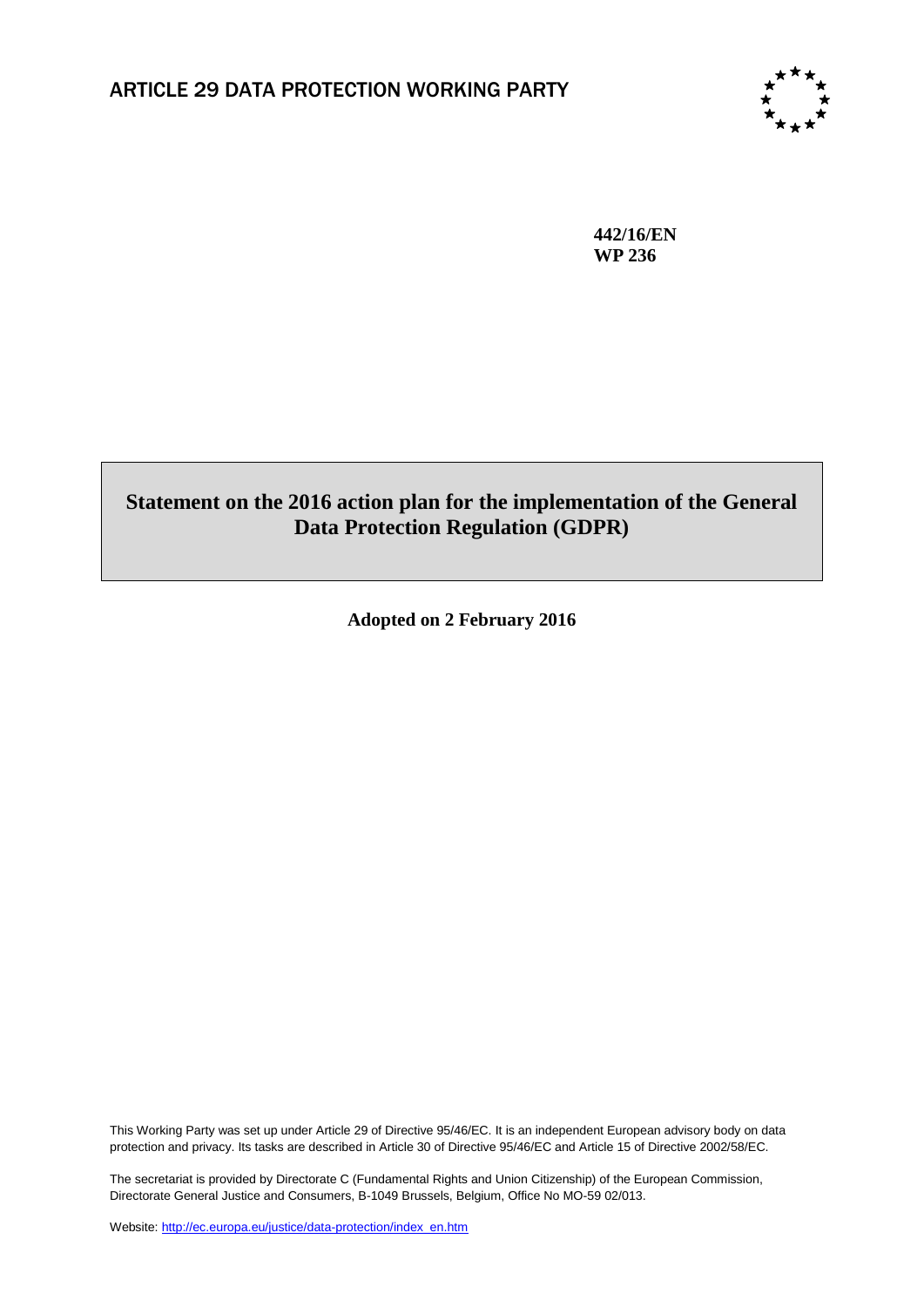As the GDPR is close to adoption, the Article 29 Working Party (WP29) must develop guidelines, tools and procedures **to allow the new legal framework to be effective for the first semester of 2018**.

The following action plan has been designed for 2016 and aims to draw the priorities for the WP29 in preparing the transition into the new legal framework, in particular the European Data Protection Board (EDPB).

## **A brand new governance model on its way**

A new governance model is on its way giving a **higher role to the DPAs**. It is a distributed governance model built on three pillars: national data protection authorities, enhanced cooperation between authorities and EDPB level for consistency. The WP29 wants to show and anticipate this new organization as far as it is possible.

### **The main lines of the action plan**

The plan is based on 4 priorities.

## **1 -Setting up the EDPB structure in terms of administration (e.g. IT, human resources, service level agreements and budget).**

 *A WP29-EDPB task force has been set up* with the Chair, the Vice -Chairs and the European Data Protection Supervisor (EDPS), as the secretariat will be ensured by the EDPS under the instructions of the Chair of the EDBP. A key element will be the **development of the IT systems** for the EDPB in the context of the one stop shop. The task force will also work on human resources, budget implications and the future rules of procedure of the EDPB.

### **2 – Preparing the one stop shop and the consistency mechanism**

It requires developments on several building blocks of the GDPR such as:

- $\triangleright$  the designation of lead data protection authority
- $\triangleright$  the one-stop -shop on enforcement cooperation
- $\triangleright$  the EDPB consistency mechanism

### **3 – Issuing guidance for controllers and processors**

Priority subject have been selected by the WP29 to provide guidelines or processes to help and accompany controllers and processors to get prepared for the entry into force. They will relate to the following topics:

- $\triangleright$  New portability right
- Notion of high risk, and Data Protection Impact Assessment (DPIA)
- > Certification
- $\triangleright$  Data protection officer